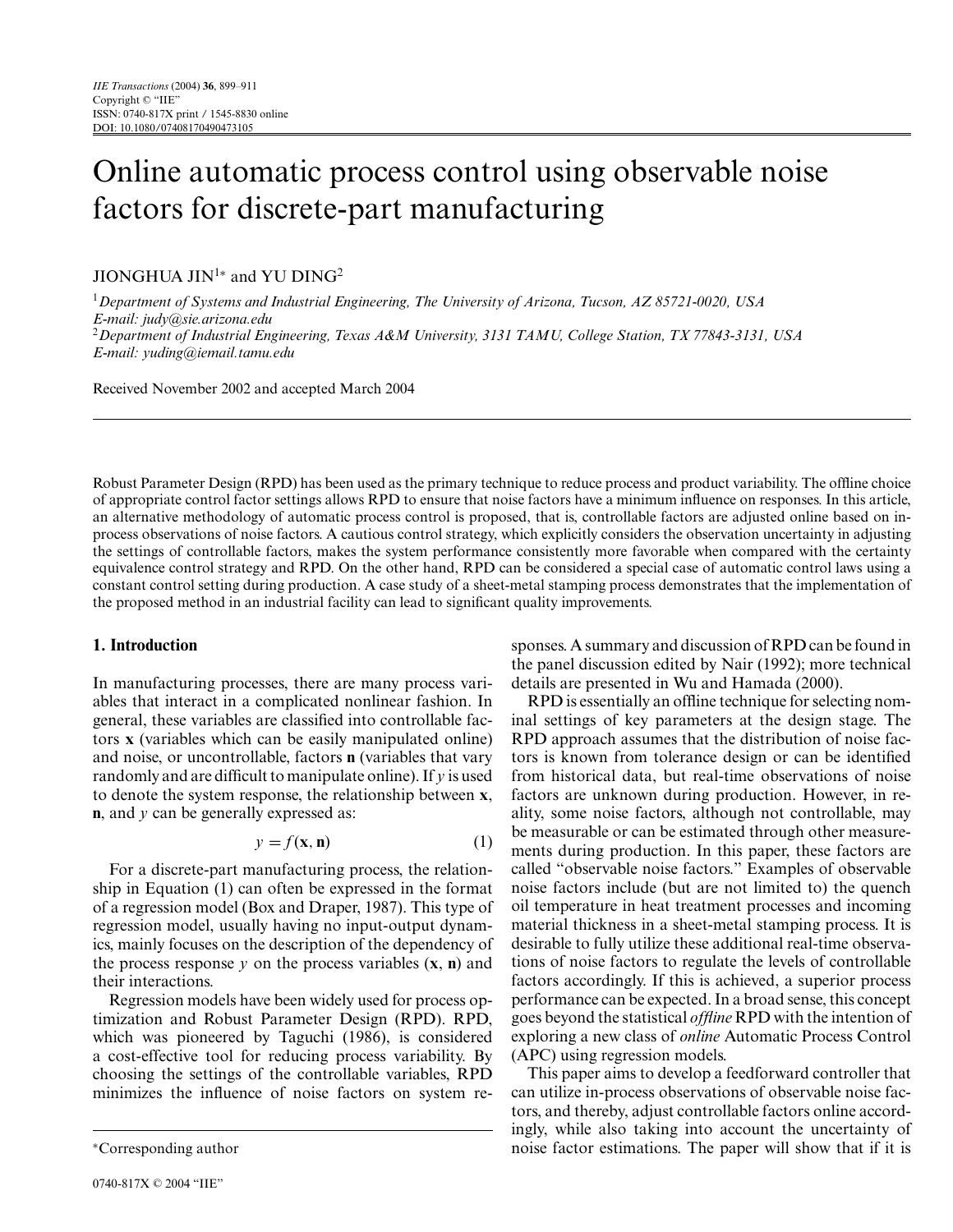possible to develop and implement such a controller for a process having observable noise factors, the proposed APC approach works better than simplydoing offline RPD optimization (without taking advantage of the observable noise). On the other hand, if the process is alreadybeing used as opposed to being manufactured, it is impossible to add anycontrollers. In this case, RPD is the best choice for process variability reduction. In this situation, RPD can be considered as a special case of the automatic control laws with a constant control setting predetermined for controllable factors.

Some research work has recently been initiated, which uses information from observable uncontrollable factors to achieve a better performance in robust design (Pledger, 1996). Although the problem in that paper is solved in a similar manner to the special case of designing a certainty equivalence controller pledger do not consider observation uncertaintynor does she discuss implications in the context of APC.

This paper will develop a general APC methodology for solving RPD-like problems based on a given regression model. The paper will investigate two types of control strategies: (i) Cautious Control (CC); and (ii) Certainty Equivalence (CE) control, and compare them with RPD. Following this introduction, in Section 2, the analysis procedures for determining an optimal APC strategyare investigated. A simulation study follows to demonstrate the applicability and validity of the resulting APC strategies. Section 3 presents an industrial case study, where the proposed method for process control is implemented in a sheetmetal stamping process. Finally, the paper is summarized and conclusions drawn in Section 4.

## **2. The APC strategy**

#### **2.1.** *Cautious and certainty equivalence control*

As we mentioned in Section 1, the APC strategy developed in this paper utilizes observable noise factors and generates control laws by explicitly considering the observation uncertainty. The concept of CC found in control theory (Stengel, 1986; Astrom and Wittenmark, 1995) will be used in our controller design. If the observation uncertainty is not considered, the controller would be designed following the principle of CE control that is widelyused in control theory. We will present more detailed discussions about these two different control strategies after a general control law is developed.

In a regression model, we classify noise factors into two sets: (i) observable noise **e**; and (ii) unobservable noise **n**. The real-time values of the observable noise factors can be obtained either from direct sensor measurements during production or from estimations using other measurable variable(s) correlated to those observable noise factors. A general regression model can be expressed in terms of **x**, **e**,

and **n** as:

$$
y = f(\mathbf{x}, \mathbf{e}, \mathbf{n}).\tag{2}
$$

We focus on the *nominal-the-best* problem, namely the response *y* should be controlled as close to the target or nominal value as possible. Therefore, the quadratic loss function is selected as the control objective function, i.e.,:

$$
J(\mathbf{x}) = c\{\text{var}(y) + (E(y) - t)^2\},\tag{3}
$$

where var( $y$ ) and  $E(y)$  are the variance and expectation of  $v$ , respectively,  $t$  is the target specified by engineering design, and *c* is the monetary coefficient. In this paper, we assume  $c = 1$  without loss of generality. The optimal setting of control factor **x**<sup>∗</sup> is defined as that which minimizes the qualityloss. Because the regression model in Equation (2) is only validated within the experimental region, any setting outside of the experimental region should be treated with caution. Hence, a constraint on **x** is constructed to ensure that the proposed optimal solution is within the experimental region. Since **x** is coded as a value in  $[-1,1]$ during the experimental designs, the unit hypercube of {**x**:  $\|\mathbf{x}^*\|_{\infty} \leq 1$  constrains the coded values of control settings. Mathematically:

$$
\mathbf{x}^* = \arg\min_{\mathbf{x}} \{J(\mathbf{x})\}, \qquad \text{subject to} \quad \|\mathbf{x}\|_{\infty} \le 1, \qquad (4)
$$

and the corresponding minimum quality loss is  $J(\mathbf{x}^*)$ .

A regression model  $f(\mathbf{x}, \mathbf{e}, \mathbf{n})$  generally includes various interaction terms and is nonlinear in terms of the inputs but still linear in terms of the parameters. In this paper, we use the following second-order regression model:

$$
y = \beta_0 + \beta_1^T \mathbf{x} + \beta_2^T \mathbf{e} + \beta_3^T \mathbf{n} + \mathbf{x}^T \mathbf{B}_1 \mathbf{e}
$$
  
+ 
$$
\mathbf{x}^T \mathbf{B}_2 \mathbf{n} + \mathbf{x}^T \mathbf{B}_3 \mathbf{x} + \mathbf{e}^T \mathbf{B}_4 \mathbf{n} + \varepsilon,
$$
 (5)

where  $\mathbf{x} \in \mathbb{R}^{n \times 1}$ ,  $\mathbf{e} \in \mathbb{R}^{m \times 1}$ ,  $\mathbf{n} \in \mathbb{R}^{p \times 1}$ , and other vectors and matrices are of appropriate dimensions. It needs to be clarified that the regression model used to generate the control law is a reduced model with only factors found to be significant. In this sense, we believe that factors and their interactions included in model (5) are fairlycomprehensive for a reduced model in manyengineering applications. Further, we make the following assumptions:

- 1. We assume model (5) is for a time-invariant system, that is, all model parameters (*β*'s and **B**'s) do not change over time. It is also a static model with no input-output dynamics. This model would be appropriate to represent manydiscrete-part manufacturing processes with slowly and smoothly changing variables
- 2. It is assumed that **e**, **n** and  $\varepsilon$  are independent of one another with a covariance of  $\Sigma_e$ ,  $\Sigma_n$  and variance  $\sigma_\varepsilon^2$ , respectively. **n** and ε have a zero mean. The residual error  $\varepsilon$  is i.i.d. noise.
- 3. There exists an online observer for observable noise factors **e** (called the "noise observer" hereafter) that can provide an unbiased observation of **e** during real-time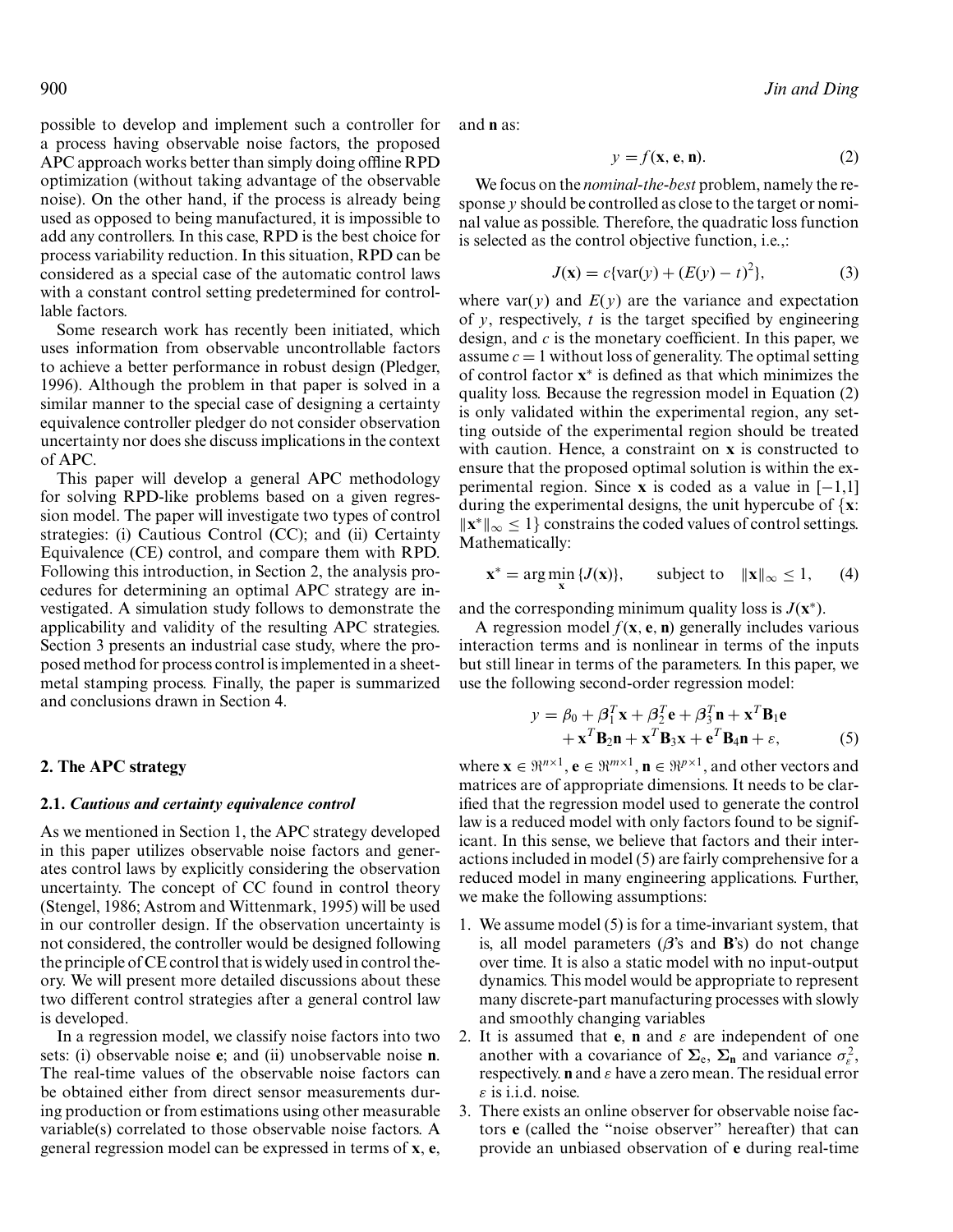production, i.e.,  $E[\hat{\mathbf{e}} - \mathbf{e} \mid \hat{\mathbf{e}}] = \mathbf{0}$  and  $cov[\hat{\mathbf{e}} - \mathbf{e} \mid \hat{\mathbf{e}}] \equiv \Sigma_{\hat{\mathbf{e}}}$ , where  $\hat{\mathbf{e}}$  is the observation of  $\mathbf{e}$ , and  $\Sigma_{\hat{\mathbf{e}}}$  represents the observation uncertainty.

In the above assumptions, we do not assume that the observations of noise factor **e** are independent over time in Assumption 2. Instead, we assumed that different error sources (**e**, **n** and  $\varepsilon$ ) are independent of one another. The dependencyof noise factor **e** over time will not limit the application domain of the proposed methodology. It will affect our choice of a noise observer which will be explained in Section 2.2, but will not affect the general procedure for controller design. Assumption 3 specifies an unbiased observer for observable noise factor estimation/measurement. In the case that the observer is biased,  $E[(\hat{\mathbf{e}} - \mathbf{e})^2 | \hat{\mathbf{e}}]$  rather than cov[ $\hat{\mathbf{e}} - \mathbf{e}$  |  $\hat{\mathbf{e}}$ ] should be used to indicate the observation uncertainty. The estimation of the observation uncertainty will also be discussed in Section 2.2.

When the observation  $\hat{\mathbf{e}}$  is obtained through an online observer, the corresponding control objective function is

$$
J(\mathbf{x}) = (E_{\mathbf{e}, \mathbf{n}, \varepsilon} [y \mid \mathbf{x}, \hat{\mathbf{e}}] - t)^2 + \text{var}_{\mathbf{e}, \mathbf{n}, \varepsilon} [y \mid \mathbf{x}, \hat{\mathbf{e}}], \quad (6)
$$

and the constraint function is the unit hypercube  $\|\mathbf{x}\|_{\infty} \leq$ 1. The subscripts on  $E(\cdot)$  and var( $\cdot$ ) indicate the random variables on which *E*(·) or var(·) operates. Based on Equations (5) and (6), the block diagram of the controller is shown in Fig. 1.

To develop the controller, we can further derive:

$$
E_{\mathbf{e},\mathbf{n},\varepsilon}[y \mid \mathbf{x}, \hat{\mathbf{e}}],
$$
  
=  $E_{\mathbf{e},\mathbf{n},\varepsilon}[\beta_0 + \beta_1^T \mathbf{x} + \beta_2^T \mathbf{e} + \beta_3^T \mathbf{n} + \mathbf{x}^T \mathbf{B}_1 \mathbf{e} + \mathbf{x}^T \mathbf{B}_2 \mathbf{n}$   
+  $\mathbf{x}^T \mathbf{B}_3 \mathbf{x} + \mathbf{n}^T \mathbf{B}_4 \mathbf{e} + \varepsilon \mid \mathbf{x}, \hat{\mathbf{e}}],$   
=  $\beta_0 + \beta_1^T \mathbf{x} + E_{\mathbf{e}}[\beta_2^T \mathbf{e} \mid \hat{\mathbf{e}}] + E_{\mathbf{e}}[\mathbf{x}^T \mathbf{B}_1 \mathbf{e} \mid \hat{\mathbf{e}}] + \mathbf{x}^T \mathbf{B}_3 \mathbf{x},$   
=  $\beta_0 + \beta_1^T \mathbf{x} + \beta_2^T \hat{\mathbf{e}} + \mathbf{x}^T \mathbf{B}_1 \hat{\mathbf{e}} + \mathbf{x}^T \mathbf{B}_3 \mathbf{x},$  (7)



**Fig. 1.** Controller block diagram.

where we use the result  $E[\mathbf{e} | \hat{\mathbf{e}}] = E[\mathbf{e} - \hat{\mathbf{e}} | \hat{\mathbf{e}}] + E[\hat{\mathbf{e}} | \hat{\mathbf{e}}] = \hat{\mathbf{e}}$ . var**<sup>n</sup>**,**e**,ε[*y* | **x**, **eˆ**],

$$
= E_{\mathbf{n}}\{\text{var}_{e,\varepsilon}[y \mid \mathbf{x}, \hat{\mathbf{e}}, \mathbf{n}]\} + \text{var}_{\mathbf{n}}\{E_{e,\varepsilon}[y \mid \mathbf{x}, \hat{\mathbf{e}}, \mathbf{n}]\}
$$
  
\n
$$
= \sigma_{\varepsilon}^2 + E_{\mathbf{n}}\{(\beta_2 + \mathbf{B}_1^T \mathbf{x})^T \times \sigma_{\hat{\mathbf{e}}} \times (\beta_2 + \mathbf{B}_1^T \mathbf{x}) + (\mathbf{B}_4^T \mathbf{n})^T
$$
  
\n
$$
\times \Sigma_{\hat{\mathbf{e}}} \times \mathbf{B}_4^T \mathbf{n}\} + \text{var}_{\mathbf{n}}\{\beta_0 + \beta_1^T \mathbf{x} + \beta_2^T \hat{\mathbf{e}} + \beta_3^T \mathbf{n}
$$
  
\n
$$
+ \mathbf{x}^T \mathbf{B}_1 \hat{\mathbf{e}} + \mathbf{x}^T \mathbf{B}_2 \mathbf{n} + \mathbf{x}^T \mathbf{B}_3 \mathbf{x} + \mathbf{n}^T \mathbf{B}_4 \hat{\mathbf{e}}\},
$$
  
\n
$$
= (\beta_2 + \mathbf{B}_1^T \mathbf{x})^T \Sigma_{\hat{\mathbf{e}}} (\beta_2 + \mathbf{B}_1^T \mathbf{x}) + \text{tr}(\mathbf{B}_4 \Sigma_{\hat{\mathbf{e}}} \mathbf{B}_4^T \Sigma_{\mathbf{n}})
$$
  
\n
$$
+ (\beta_3 + \mathbf{B}_2^T \mathbf{x} + \mathbf{B}_4 \hat{\mathbf{e}})^T \Sigma_{\mathbf{n}} (\beta_3 + \mathbf{B}_2^T \mathbf{x} + \mathbf{B}_4 \hat{\mathbf{e}}) + \sigma_{\varepsilon}^2,
$$
  
\n(8)

where  $tr(\cdot)$  is the trace of a matrix and we use the result  $cov[e | \hat{e}] = cov[e - \hat{e} | \hat{e}] + cov[\hat{e} | \hat{e}] = \sum_{\hat{e}}$ . Therefore, the objective function is:

$$
J(\mathbf{x}) = (\beta_0 - t + \beta_1^T \mathbf{x} + \beta_2^T \hat{\mathbf{e}} + \mathbf{x}^T \mathbf{B}_1 \hat{\mathbf{e}} + \mathbf{x}^T \mathbf{B}_3 \mathbf{x})^2 + (\beta_2 + \mathbf{B}_1^T \mathbf{x})^T \Sigma_{\hat{\mathbf{e}}} (\beta_2 + \mathbf{B}_1^T \mathbf{x}) + \text{tr} (\mathbf{B}_4 \Sigma_{\hat{\mathbf{e}}} \mathbf{B}_4^T \Sigma_{\mathbf{n}}) + (\beta_3 + \mathbf{B}_2^T \mathbf{x} + \mathbf{B}_4 \hat{\mathbf{e}})^T \Sigma_{\mathbf{n}} (\beta_3 + \mathbf{B}_2^T \mathbf{x} + \mathbf{B}_4 \hat{\mathbf{e}}) + \sigma_{\varepsilon}^2,
$$
\n(9)

The constrained optimization as described in Equation  $(4)$  has to be solved by numerical search. Searching algorithms can be found in the optimization literature (Pierre, 1986). There are two approaches to conduct the search. One way is to conduct a search over the constrained region and find the optimal solution according to the objective function. An alternative way is to solve an unconstrained problem first, by setting the first-order partial derivative of *J*(**x**) to zero, i.e.,  $\partial J(\mathbf{x})/\partial \mathbf{x} = 0$ . In this case, the solution  $\mathbf{x}_p^*$  may not be the final optimal solution because the constraint  $||\mathbf{x}_p^*||_{\infty} \le 1$  might be violated. However, if the solution is outside the unit hypercube {**x**:  $\|\mathbf{x}\|_{\infty} \leq 1$ , the optimal solution will be achieved on the boundary  $\mathcal{D} \equiv \{ \mathbf{x} : ||\mathbf{x}||_{\infty} = 1 \}$ . Denote the optimal points on the boundary:

$$
\mathbf{x}_{\mathrm{b}}^* = \min_{\mathbf{x} \in \mathrm{D}} \{J(\mathbf{x})\}.\tag{10}
$$

Thus, the eventual optimal solution is:

$$
\mathbf{x}^* = \begin{cases} \mathbf{x}_p^* & \text{if} \quad \|\mathbf{x}_p^*\|_{\infty} \le 1, \\ \mathbf{x}_b^* & \text{if} \quad \|\mathbf{x}_p^*\|_{\infty} > 1. \end{cases} \tag{11}
$$

The second approach could be more efficient in finding the optimal solution since searching is onlyconducted on the boundary. The computation complexity is much less than the first approach which searches the entire constrained region.

The resulting control law described by Equation  $(11)$  (or a control law derived from Equation (9) bya direct search) is a CC because the control action **x** (the control setting here) is a function of not only the instantaneous noise observation,  $\hat{\mathbf{e}}$ , but also the variance of observations,  $\Sigma_{\hat{\mathbf{e}}}$ . The description of *cautious* comes from the fact that control actions tend to be smaller if the estimation error of states in a dynamic system is large (Stengel, 1986; Shi and Apley, 1998). For the settings of controllable factors in this static control, the key property of CC is that it automatically adjusts the settings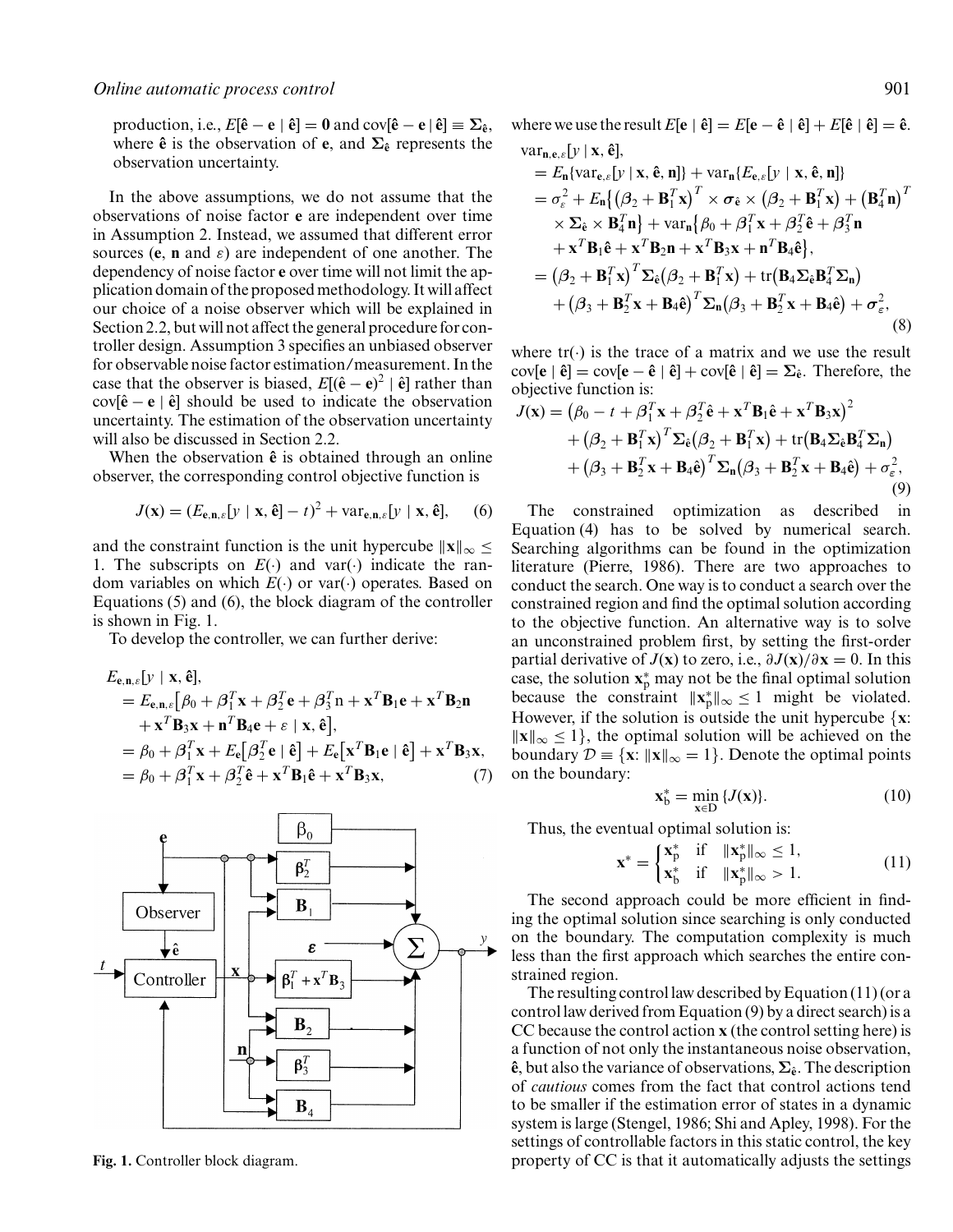according to the observation uncertainty of noise factors. The objective function in Equation (9) is accordingly labeled as  $J_{\text{CC}}(\mathbf{x})$ .

Another principle widely used in controller design is called CE control (Stengel, 1986; Astrom and Wittenmark, 1995). In this paper, the CE control law is obtained through the separate design of a controller and an observer byassuming that the observation  $\hat{e}$  is the true **e**. Thus, the CE control law can be generated byusing the objective function of Equation (9) with  $\Sigma_{\hat{\mathbf{e}}} = \mathbf{0}$ .

$$
J_{CE}(\mathbf{x}) = (\beta_0 - t + \beta_1^T \mathbf{x} + \beta_2^T \hat{\mathbf{e}} + \mathbf{x}^T \mathbf{B}_1 \hat{\mathbf{e}} + \mathbf{x}^T \mathbf{B}_3 \mathbf{x})^2
$$
  
+ (\beta\_3 + \mathbf{B}\_2^T \mathbf{x} + \mathbf{B}\_4 \hat{\mathbf{e}})^T \times \Sigma\_n  
× (\beta\_3 + \mathbf{B}\_2^T \mathbf{x} + \mathbf{B}\_4 \hat{\mathbf{e}}) + \sigma\_{\varepsilon}^2. (12)

This equation is almost the same as the objective function used in Pledger (1996) except that we include the controlby-control interaction  $\mathbf{x}^T \mathbf{B}_3 \mathbf{x}$ . The procedure of control law generation is the same as that for the CC.

It is worth noting that the existence of the control-by- (observable noise) interaction  $\mathbf{x}^T \mathbf{B}_1 \mathbf{e}$  results in the essential difference between CC and CE control. If  $B_1 = 0$ , the difference between  $J_{\text{CC}}(\mathbf{x})$  (Equation (9)) and  $J_{\text{CE}}(\mathbf{x})$  $(Equation (12))$  is  $\beta_2^T \Sigma_{\hat{\mathbf{e}}} \beta_2 + \text{tr}(\mathbf{B}_4 \Sigma_{\hat{\mathbf{e}}} \mathbf{B}_4^T \Sigma_{\mathbf{n}})$ , which is not related to anycontrollable variable **x**. After taking the first partial derivative of **x** in the objective function, the difference between  $J_{\text{CC}}(\mathbf{x})$  and  $J_{\text{CE}}(\mathbf{x})$  vanishes. Thus, the resulting control law is always CE control if there is no interaction between controllable factors and observable noise factors in the regression model.

If the noise factor **e** is not observable, the controller design becomes equivalent to choosing an offline RPD setting instead of an online adjustment mechanism. In RPD, it is generallyassumed that **e** has a zero mean and a known covariance **Σe**. Then, finding the control law becomes a matter of determining a constant setting for controllable factors in RPD. The quality loss is:

$$
J_{\text{RD}}(\mathbf{x}) = (E_{\mathbf{e}, \mathbf{n}, \varepsilon} [y \mid \mathbf{x}] - t)^2 + \text{var}_{\mathbf{e}, \mathbf{n}, \varepsilon} [y \mid \mathbf{x}]. \tag{13}
$$

where  $E_{\mathbf{e}, \mathbf{n}, \varepsilon} [y \mid \mathbf{x}] = \beta_0 + \beta_1^T \mathbf{x} + \mathbf{x}^T \mathbf{B}_3 \mathbf{x}$ , and

$$
\begin{aligned}\n\text{var}_{\mathbf{e},\mathbf{n},\varepsilon}[\mathbf{y} \mid \mathbf{x}] &= E_{\mathbf{e}}\{\text{var}_{\mathbf{n},\varepsilon}[\mathbf{y} \mid \mathbf{x}, \mathbf{e}]\} + \text{var}_{\mathbf{e}}\{E_{\mathbf{n},\varepsilon}[\mathbf{y} \mid \mathbf{x}, \mathbf{e}]\}, \\
&= \sigma_{\varepsilon}^2 + \left(\beta_3 + \mathbf{B}_2^T \mathbf{x}\right)^T \mathbf{\Sigma}_{\mathbf{n}} \left(\beta_3 + \mathbf{B}_2^T \mathbf{x}\right) \\
&+ \text{tr}\left(\mathbf{B}_4^T \mathbf{\Sigma}_{\mathbf{n}} \mathbf{B}_4 \mathbf{\Sigma}_{\mathbf{e}}\right) \\
&+ \left(\beta_2 + \mathbf{B}_1^T \mathbf{x}\right)^T \mathbf{\Sigma}_{\mathbf{e}} \left(\beta_2 + \mathbf{B}_1^T \mathbf{x}\right).\n\end{aligned} \tag{14}
$$

Then,  $J_{\rm RD}({\bf x})$  becomes:

$$
J_{RD}(\mathbf{x}) = (\beta_0 - t + \beta_1^T \mathbf{x} + \mathbf{x}^T \mathbf{B}_3 \mathbf{x})^2
$$
  
+ (\beta\_3 + \mathbf{B}\_2^T \mathbf{x})^T \Sigma\_n (\beta\_3 + \mathbf{B}\_2^T \mathbf{x}) + tr(\mathbf{B}\_4^T \Sigma\_n \mathbf{B}\_4 \Sigma\_e)  
+ (\beta\_2 + \mathbf{B}\_1^T \mathbf{x})^T \Sigma\_e (\beta\_2 + \mathbf{B}\_1^T \mathbf{x}) + \sigma\_{\varepsilon}^2. (15)

In this sense, the setting of the controllable factors in RPD can be considered a constant control law without including any feedback/feedforward information.

#### **2.2.** *Noise factor observer and uncertainty analysis*

Observer design significantly depends on specific applications. Determination of the observation uncertainty  $\Sigma_{\hat{e}}$  will, in turn, depend on how the observations  $\hat{\mathbf{e}}$  are obtained. The following subsections briefly discuss three typical noise observers, as well as how to assess the associated observation uncertainty. More details of observer design techniques can be found in Stengel (1986) and McGarty (1974).

#### 2.2.1. *Direct sensor measurement of observable noise factors*

With the advanced development of sensor techniques, different types of in-process sensors are now available for directlymeasuring the change of noise factors. When this direct measurement can be done,  $\Sigma_{\hat{e}}$  is actually the measurement uncertainty. The covariance,  $\Sigma_{\hat{e}}$ , induced by sensors or devices can be calibrated offline through a gage repeatability and reproducibility (known as *gage R&R*) study. The value  $\Sigma_{\hat{e}}$  is often indicated by the manufacturer's specifications of particular sensor devices. In this case, if each noise factor is measured independently, the diagonal elements of  $\Sigma$ <sup> $\hat{\epsilon}$ </sup> will correspond to the variance of measurement errors of each sensor device, and the covariance terms in **Σe**<sup>ˆ</sup> will be zero.

## 2.2.2. *Indirect estimation of noise factors from other measurable variables*

When the noise factors of interest cannot be directly measured, we may be able to estimate them through the measurements of other variables correlated with these noise factors. In this case, the observation uncertainty,  $\Sigma_{\hat{e}}$ , needs to be estimated based on an observer model. In general, the process noise factors can be classified into two classes in terms of state characteristics of noise factors: (i) noise factors with time-dependent states, i.e., the state of a noise factor depends on its previous states; and (ii) noise factors with independent states, i.e., the occurrence probability of each state is independent of all others. In the second case, usuallya noise factor will have finite states that are known to the observer designer. The following discussion will show how to analyze the observation uncertainty for these two classes of noise factors.

2.2.2.1. *Kalman filter observer for noise factors having timedependent states.* When the states of noise factors are time dependent, a state space model is generally used to model the dynamics of the noise factors as:

$$
\mathbf{e}(t+1) = \mathbf{G}\,\mathbf{e}(t) + \boldsymbol{\xi}(t),\tag{16}
$$

$$
\mathbf{Z}(t) = \mathbf{F} \mathbf{e}(t) + \zeta(t), \qquad (17)
$$

where  $\mathbf{Z}(t)$  is the observation or measurement vector at time  $t(t=1, 2, \ldots)$  and will be used for inference about the states of noise factors  $e(t)$ , G is the state transition matrix, F is the observer model parameters,  $\xi(t) \sim N(0, W)$  and  $\zeta(t) \sim$ N(**0**, **V**) are the state equation error and the observation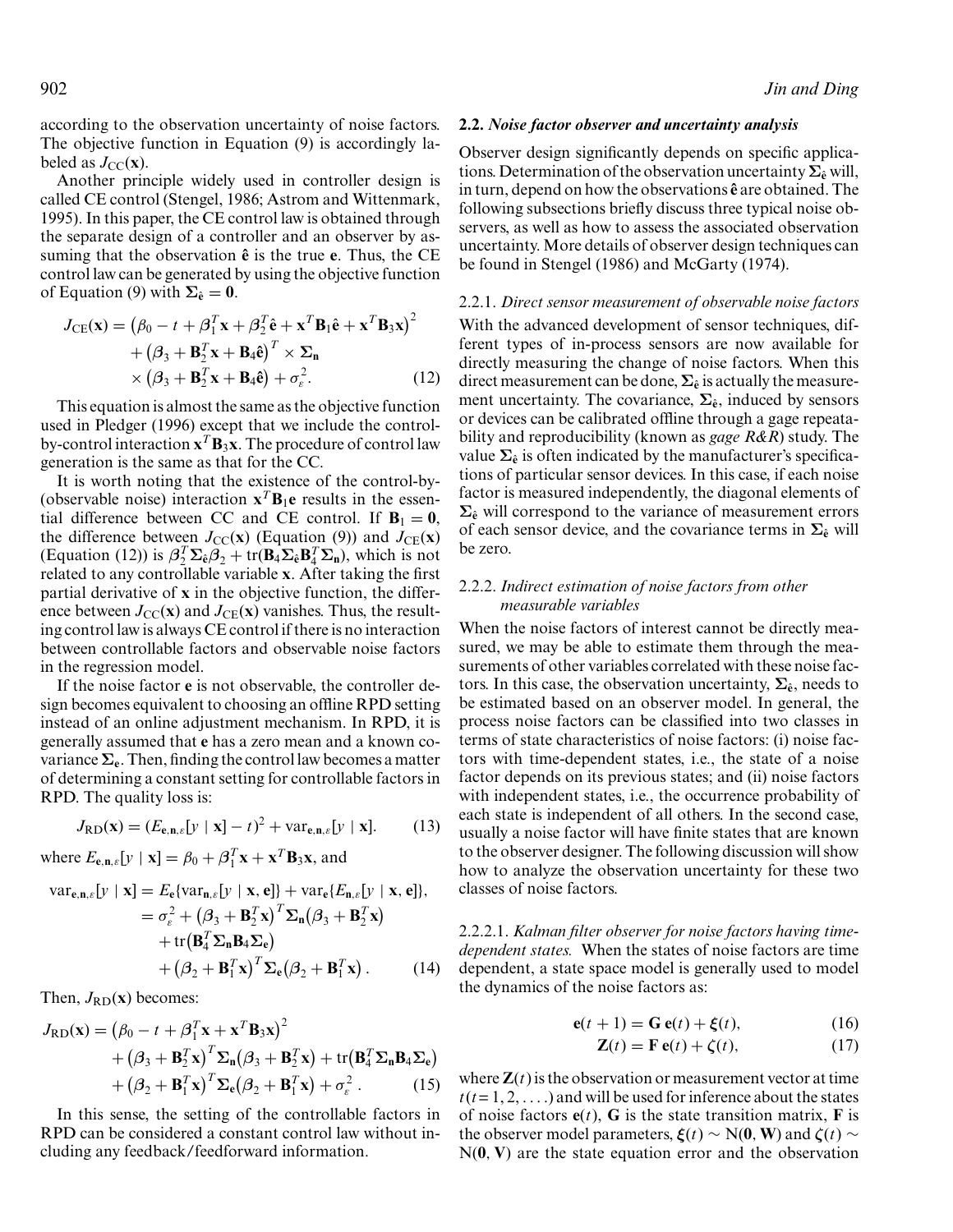error, respectively, and are assumed independent of each other.

The state space representation describes the state dependency of the noise factor  $e(t)$  by the state Equation (16) and the relationship between observations and noise factor states by the observation Equation (17). When the variances of **V** and **W** are known through system identification and measurement error calibration, the well-known Kalman recursive algorithm can be used to obtain the state estimate  $\hat{\bf{e}}(t | {\bf{Z}}(1), \ldots, {\bf{Z}}(t))$  and its estimation uncertainty  $\Sigma_{\hat{\bf{e}}}$  =  $E\{[\mathbf{e}(t) - \hat{\mathbf{e}}(t)][\mathbf{e}(t) - \hat{\mathbf{e}}(t)]^T | \mathbf{Z}(1), \ldots, \mathbf{Z}(t)\}$  as (McGarty (1974) and Astrom and Wittenmark (1995) give detailed derivations):

$$
\hat{\mathbf{e}}(t) = \hat{\mathbf{e}}(t-1) + \mathbf{K}(t)(\mathbf{Z}(t) - \mathbf{F}\hat{\mathbf{e}}(t-1))
$$
\n(18)

$$
\Sigma_{\hat{\mathbf{e}}}(t) = \mathbf{G}\Sigma_{\hat{\mathbf{e}}}(t-1)\mathbf{G}^T + \mathbf{W} - \mathbf{K}(t)\mathbf{F}\Sigma_{\hat{\mathbf{e}}}(t-1)\mathbf{G}^T, (19)
$$

where  **is the Kalman gain matrix, defined as**  $**K**(*t*)$  **=**  $\mathbf{G}\Sigma_{\hat{\mathbf{e}}}(t-1)\mathbf{F}[\mathbf{V}+\mathbf{F}\Sigma_{\hat{\mathbf{e}}}(t-1)\mathbf{F}^T]^{-1}.$ 

If a time series model is used for noise factor modeling, the Kalman filtering algorithm can also be applied, provided that the time-series model is translated into an equivalent state space model (McGarty, 1974).

2.2.2.2. *Classification observer for noise factors having independent states.* When the states of a noise factor are finite, or we can discretize a continuous state bya finite set of discrete states, the state of the noise factors can be estimated byperforming a classification (Johnson and Wichern, 2002) of online observations of other correlated variables. For example, vibration signals of a machine tool can be used for classifying its degradation states (normal versus wornout), and stamping force signals can be used for classifying the in-coming material thickness state (normal versus thinner/thicker material). Given *k* states of a noise factor, each of which is characterized by a mean vector  $\mu_k$  and a common covariance matrix  $Σ$ , a linear discriminant function for state *k* can be defined as:

$$
\delta_{k*} = \max_{k} \left[ \mathbf{f}^T \mathbf{\Sigma}^{-1} \boldsymbol{\mu}_k - \frac{1}{2} \boldsymbol{\mu}_k^T \mathbf{\Sigma}^{-1} \boldsymbol{\mu}_k + \log \pi_k \right], \qquad (20)
$$

where  $\pi_k$  is the prior probability of state *k* and **f** is the measurement vector or a transformation of the measurement vector. Using this linear discriminant function, the noise factor is considered in state  $k^*$  if  $\delta_{k^*}$  is the largest among all δ*k*of all states (Johnson and Wichern, 2002).

In practice, those easilymeasured physical quantities (i.e., the correlated variables) such as vibration or force signals are often waveform signals, which have a high data dimension. In this situation, data transformation and feature extraction becomes unavoidable for data dimension reduction in the classifier design. The methods for data transformation and feature extraction are rather diverse and also application specific. Jin and Shi (2000) have demonstrated that Principle Component Analysis (PCA) is one effective multivariate statistical tool for feature extraction. In their paper, PCA is employed as an integral component of a hierarchical classifier, which determines the states of significant process variables identified by Design Of Experiments (DOE). This hierarchical classifier will be used as the observer for in-coming material thickness in the latter case study in Section 3. For the reader's convenience, a brief review of the hierarchical classification method is given in Appendix A. Overall, Fig. 2 illustrates how the classification-based observer works.

The performance of a classification method is benchmarked by its misclassification rate. This misclassification rate will be used to determine the uncertainty of the noise factor estimation. Appendix B derives a formula for observation uncertainty using the misclassification rate when the noise factor *e* has a binarystate, i.e., it can onlytake two values +1 and −1. For a general case where *e* has *k* discrete states, the observation uncertaintycan be computed similarly.

#### **2.3.** *Simulation study*

The direct analytical comparison of the system performances under given control laws (including RPD) is very difficult, if not impossible. We therefore employ a simulation study to provide a general understanding of the performance of APC strategies and their applicability. The performance of the automatic controller is compared to the RPD solution through a leaf spring experiment adopted from Wu and Hamada (2000).

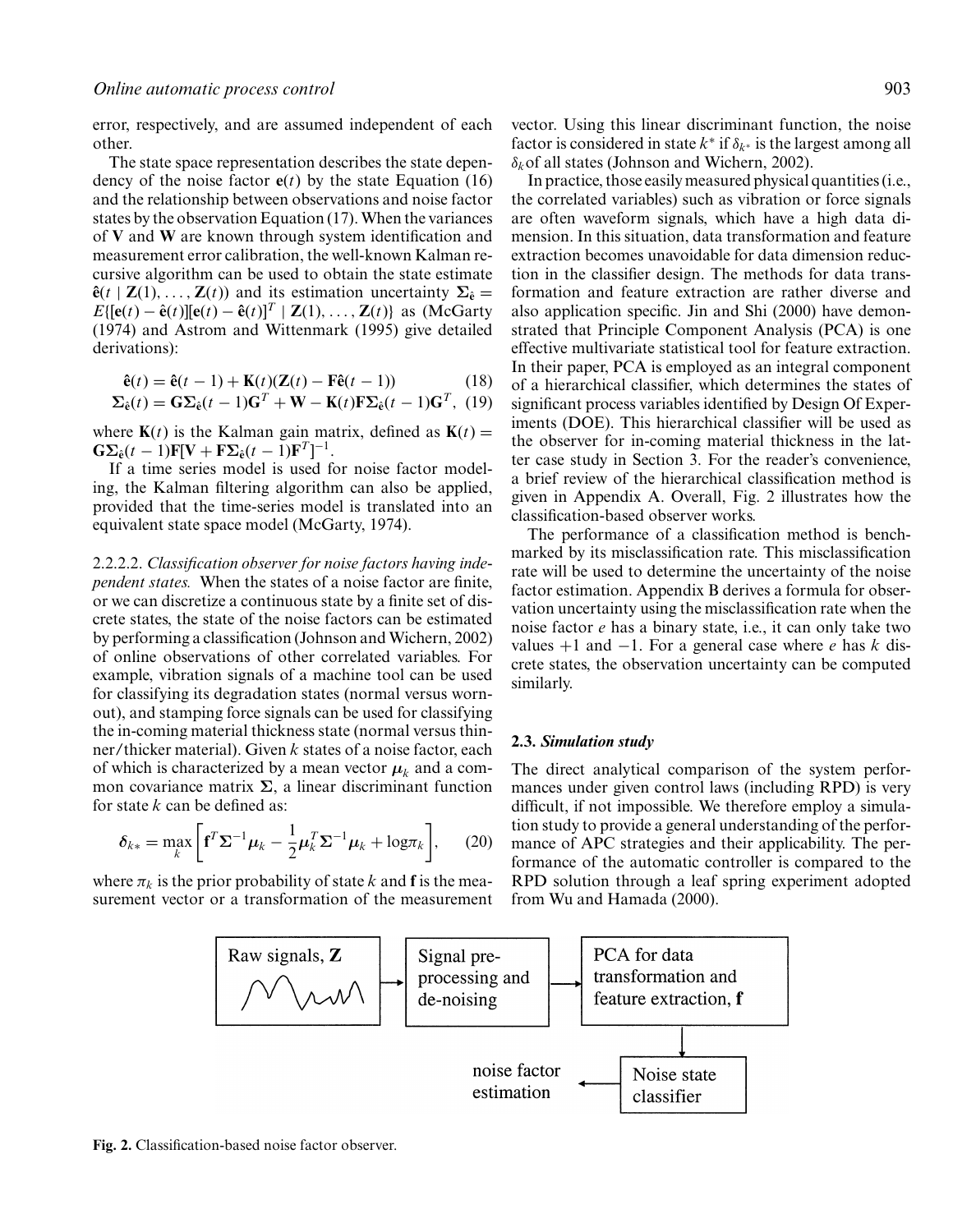A forming process followed bya heat treatment process creates the curvature in leaf springs and should theoretically generate an unloaded spring with a height of 8.0 inches. The objective of process control is to make the free spring height as close to the target 8.0 inches as possible. Five factors were chosen across various stages of the process: high heat temperature (B), heating time (C), transfer time (D), hold down time (E), and quench oil temperature  $(Q)$ . The labels B through  $Q$  are chosen to be the same as those used in Wu and Hamada (2000). The quench oil temperature (Q) is the hard-to-control factor, namely the noise factor. The detailed physical meanings of these factors maybe found in Wu and Hamada (2000) or the original report (Pignatiello and Ramberg, 1985).

Among these factors, the quench oil temperature can be measured during the heat treatment process so that Q is an observable noise factor and  $e = [Q]$ . The other four factors are controllable factors. According to the analysis in Wu and Hamada (2000), we have a reduced response model with the significant factors being:

$$
y = 7.6360 + 0.1106B + 0.0881C - 0.1298Q
$$

$$
+ 0.0519E - 0.0827CQ + 0.0423BQ + \varepsilon. (21)
$$

Equation (21) is used to generate various control laws, including the CC law, the CE control law, and the RPD setting, following the approaches outlined in Section 2.1.

Note that the response in this experiment is much less than the target of 8.0 inches. The intercept is only 7.636 inches, suggesting that the deviation from the nominal dominates the quality loss. If 8.0 inches is used as the target value, all efforts will be made to move the mean value closer to the target. Under that circumstance, the control factors B, C and E are always set to  $(+)$  for both automatic control laws and RPD setting. In order to demonstrate the APC strategy, we change the target value to 7.6 inches to balance the effects from both location deviation and dispersion.

Suppose that the quench oil is varied within the range  $170°$ F (high level) to  $130°$ F (low level) in an uncontrolled environment during the processing. We can see that Q is almost uniformly distributed in the coded range of  $[-1, 1]$ , thus  $\sigma_{Q} = 0.5774$  and  $E(Q) = 0$ .

The APC control law is a function of online observations Q and is generated byconducting the search within the unit ˆ hypercube  $\{x: ||x||_{\infty} \le 1\}$ , where  $x = [B, C, E]$  in this example. The control law will be different under different levels of observation uncertainty. In this simulation, we assume that the observation uncertainty is uniform over the experimental region. That is,  $\sigma_{\hat{Q}}^2 = \text{var}(\hat{Q} - Q \mid \hat{Q})$  is constant regardless of the value of  $\hat{Q}^{\vee}$ . This is similar to a practical case where the temperature is measured using a thermometer and its  $\sigma_{\hat{O}}$  is the precision of this thermometer indicated by the instrument specification.



**Fig. 3.** Factor B against noise Q under different estimation uncertainty levels.

The discussion about the impact of uncertainty is classified into three levels: (i) no observation uncertainty  $\sigma_{\hat{O}} = 0$ ; (ii) low observation uncertainty  $\sigma_{\hat{Q}} = 0.01\sigma_{Q}$ ; and (iii) fair observation uncertainty  $\sigma_{\hat{O}} = 0.1\sigma_{Q}$ . The optimal setting of factor B in terms of  $\hat{Q}$  under the different levels of observation uncertainty is shown in Fig. 3, where CC-1 represents the control setting with  $\sigma_{\hat{O}} = 0.1\sigma_Q$ , CC-2 is the control setting with  $\sigma_{\hat{O}} = 0.01\sigma_Q$ , and CE means that there is no uncertainty in the observation. It can be seen that the magnitude of changes in control setting is larger when the observation is more accurate. On the other hand, the controller takes a smaller magnitude adjustment (in changing the setting) when the observation of the noise factor is less accurate. The same conclusion holds true for other control factors, but only factor  $B$  against  $Q$  is plotted in Fig. 3 for illustration. This conclusion is consistent with the meaning of CC in control theory(Stengel, 1986; Astrom and Wittenmark, 1995). In fact, the control law determined under  $\sigma_{\hat{O}} = 0$  is the CE control. The other two cases are CCs. When the noise observation is so uncertain that it is close to the anticipated noise variability, the setting of factor B becomes constant and with the value close to the RPD setting.

These control laws, together with the RPD setting, are used to control the simulated leaf spring forming process. We would like to use a different system model than Equation (21) to simulate the process. A full response model containing various factors and interactions is (also obtained byWu and Hamada (2000)):

$$
y = 7.6360 + 0.1106B + 0.0881C - 0.1298Q + 0.0519E
$$
  
- 0.0827CQ + 0.0423BQ + 0.0269DQ - 0.0235BEQ  
- 0.0202CEQ - 0.0177BE + 0.0144D + 0.0135EQ  
+ 0.0098CE + 0.0085BC + 0.0052BCQ +  $\varepsilon$ . (22)

The comparison of the process performances under different control laws is given in Fig. 4(a and b). Discussions in regard to each control setting are given as follows.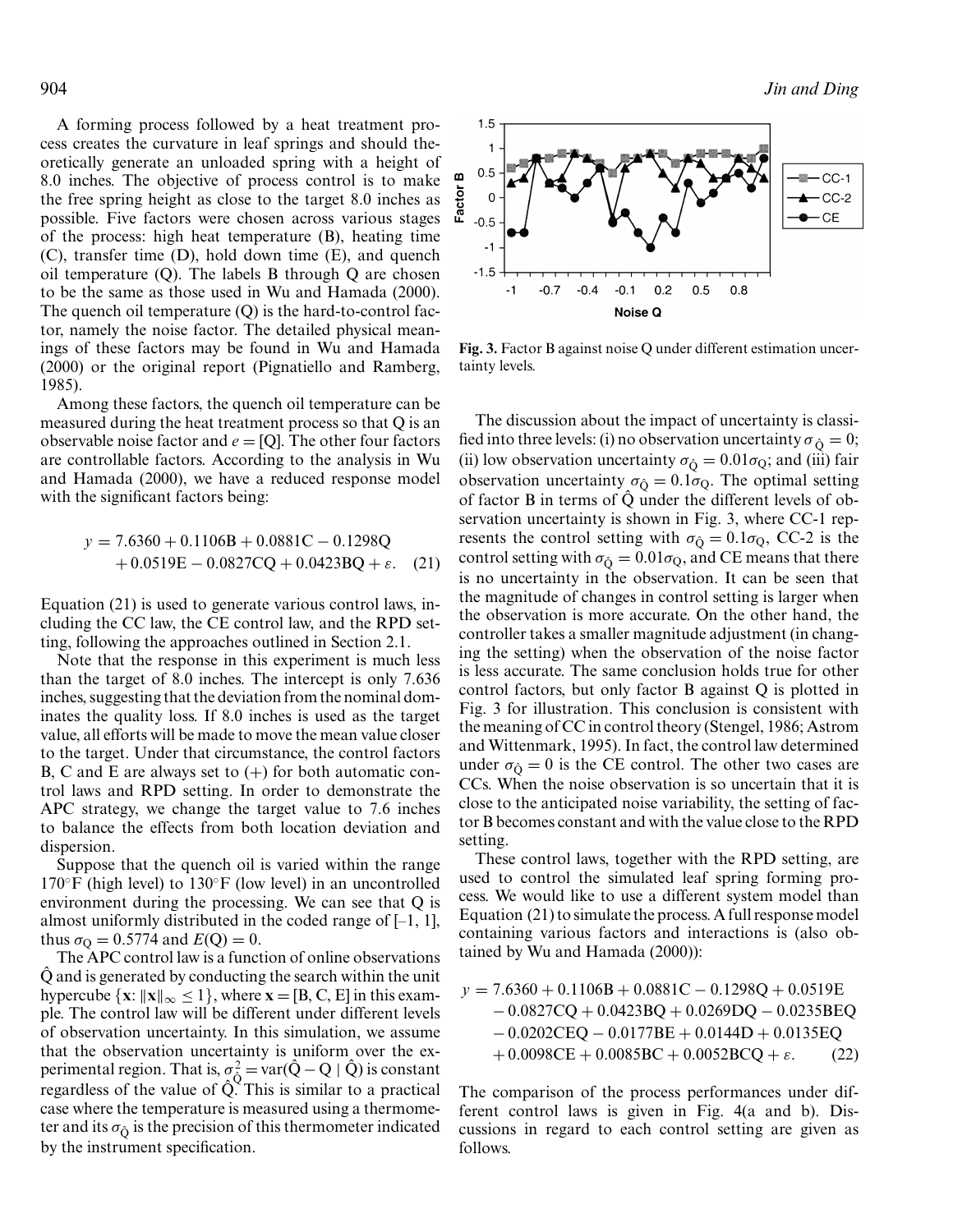

**Fig. 4.** (a) Qualityloss obtained using the CE control law compared to the RPD setting; and (b) the performance of the CC law.

- 1. RPD setting: the RPD setting is  $[BCE]=[1-1-1]$ . This is different from that given in Wu and Hamada (2000, ch. 10) because the target value has been changed to 7.6 inches. If this new target value is used, Equations (10.8) and (10.9) in Wu and Hamada (2000) yield the same values for [B C E]. Factor D is not significant: it is always set to a low level (i.e., the transfer time is 2 seconds) so that throughput can be increased. The qualityloss using this RPD setting is  $J_{RD} = 8.84 \times 10^{-3}$ .
- 2. CE control law: there is considered to be no observation error when the CE controller is designed. Its performance compared with the designer performance under RPD setting is shown in Fig. 4(a), where the abscissa is the sigma ratio of  $\sigma_{\hat{O}}/\sigma_Q$  and the ordinate is the ratio of quality loss under the CE control and RPD. The CE controller performs well when the observation is accurate. It can reduce the qualityloss approximately43.9% as compared with the RPD design solution when the observation is perfect. However, the performance of this CE controller deteriorates quickly when there exists observation uncertainty. The CE controller causes a larger quality loss than RPD controller when  $\sigma_{\hat{O}}/\sigma_{\rm Q} > 0.2$ .
- 3. CC law: a cautious controller considers observation uncertainty explicitly. Its performance compared with the RPD performance is shown in Fig.  $4(b)$ , where  $J_{APC}$  is the qualityloss under a given control law: APC could be CE or CC. The cautious controller, which does not change the control factor settings as aggressivelyas the CE controller does, yields a better performance than a CE controller. Meanwhile, the performance of the CC controller is better than that of RPD even when  $\sigma_{\hat{O}}/\sigma_{\Omega}$  is as large as 0.9. When the observation uncertainty is too large, the RPD yields a better performance. On average the CC law reduces the quality loss about 15% as compared to RPD and is 11% better than

the CE controller with a fair observation uncertainty  $(e.g., \sigma_{\hat{O}}/\sigma_{Q} = 0.2).$ 

## **3. Implementation: stamping process**

#### **3.1.** *Sheet-metal stamping process*

Sheet-metal stamping is a complex manufacturing process used to produce products by deforming the sheet metal in accordance with the prefabricated geometryof a die. An example of a stamping press, with some of the important process variables, is shown in Fig. 5(a). In this case study, the product is a quarter panel of a truck body, shown in Fig.  $5(b)$ . The quality concern is the dimensional accuracy at the defined KeyProduct Characteristics (KPC) points on the stamped part. The position of each KPC point is measured in the normal direction of the sheet metal surface by using a coordinate measuring machine. In this article, one KPC point, as shown in Fig. 5(b), is selected for illustration. The deviation from its nominal value, denoted as *y*, is used as the system response. Our objective is to make *y* as close to zero as possible.

Stamping tonnage signals contain rich process information and have been widely used for monitoring the changes of process variables (Jin and Shi, 2000). In order to measure the stamping tonnage force, four tonnage sensors (shown in Fig. 5(a)) are mounted on the four press uprights. The total stamping force is obtained by summing the tonnage forces on the four uprights.

Figure 6 shows tonnage signals of one stroke. It is clear from the graph that if the thickness of incoming metal blanks changes, the tonnage signal will change accordingly, providing the possibility of detecting a change of blank thickness during production. Therefore, in this case study, material thickness is treated as an observable noise factor, and the adjustable process setup variables, such as shut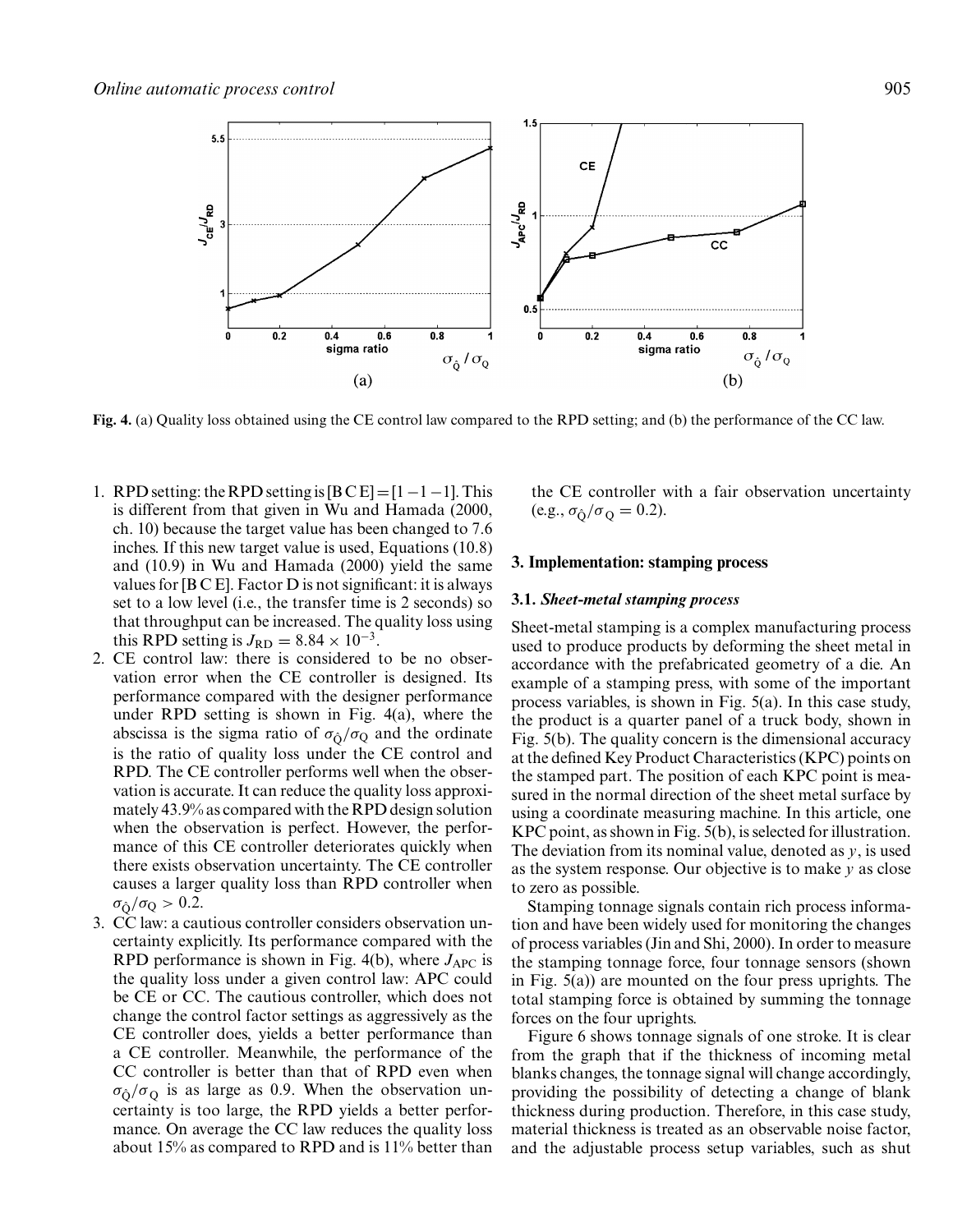

Fig. 5. (a) A stamping press; and (b) a stamped part.

height and punch speed, can be used as controllable factors, and the lubrication on the blank surface is consider an unobservable noise factor.

The general analysis procedure for implementing the APC strategy is shown in Fig. 7. In the following sections, we will discuss the regression modeling of the stamping process and the determination and evaluation of the control strategy.

#### **3.2.** *Process regression model*

Six important process variables are selected based on the engineering understanding of the characteristics of forming operations and the performance of the tooling and a press machine. The selected process variables are: (i) lubrication; (ii) material thickness; (iii) inner shut height; (iv) outer shut height; (v) punch speed; and (vi) blank wash pressure. These variable are denoted A, B, C, D, E and F, respectively.

Using a fractional factorial design, the regression model with significant factors is obtained by Jin and Shi (2000) as:

$$
y = 0.01897B - 0.11359C - 0.01303BC - 0.02193D + \varepsilon.
$$
\n(23)

According to the regression model in Equation (23), only factors B, C and D are identified as significant factors, where factor B (material thickness) is considered an online observable noise factor, and factor C (inner shut height) and factor D (outer shut height) are considered controllable factors. Lubrication factor A, an unobservable noise factor, is identified as being insignificant by the DOE. Using the notation defined in Equation (5), we have that  $\mathbf{x} = [x_1 x_2] = [C \text{ D}]$ , and  $\mathbf{e} = e_1$ ,  $\beta_0 = 0$ ,  $\beta_1^T =$  $[\beta_{11}\beta_{12}]^{T} = [-0.11359 - 0.02193]^{T}, \ \beta_{2} = [\beta_{21}] = 0.01897,$ and  $\mathbf{B}_1 = [B_{11}] = -0.01303$ .

## **3.3.** *Uncertainty of thickness observer and constraints on controller implementation*

If there is an online thickness measurement sensor installed in the stamping process, the variance of the thickness observer measurement can be easily obtained from the device





**Fig. 6.** A one-stroke tonnage signal.

**Fig. 7.** Analysis procedure of APC of a stamping process.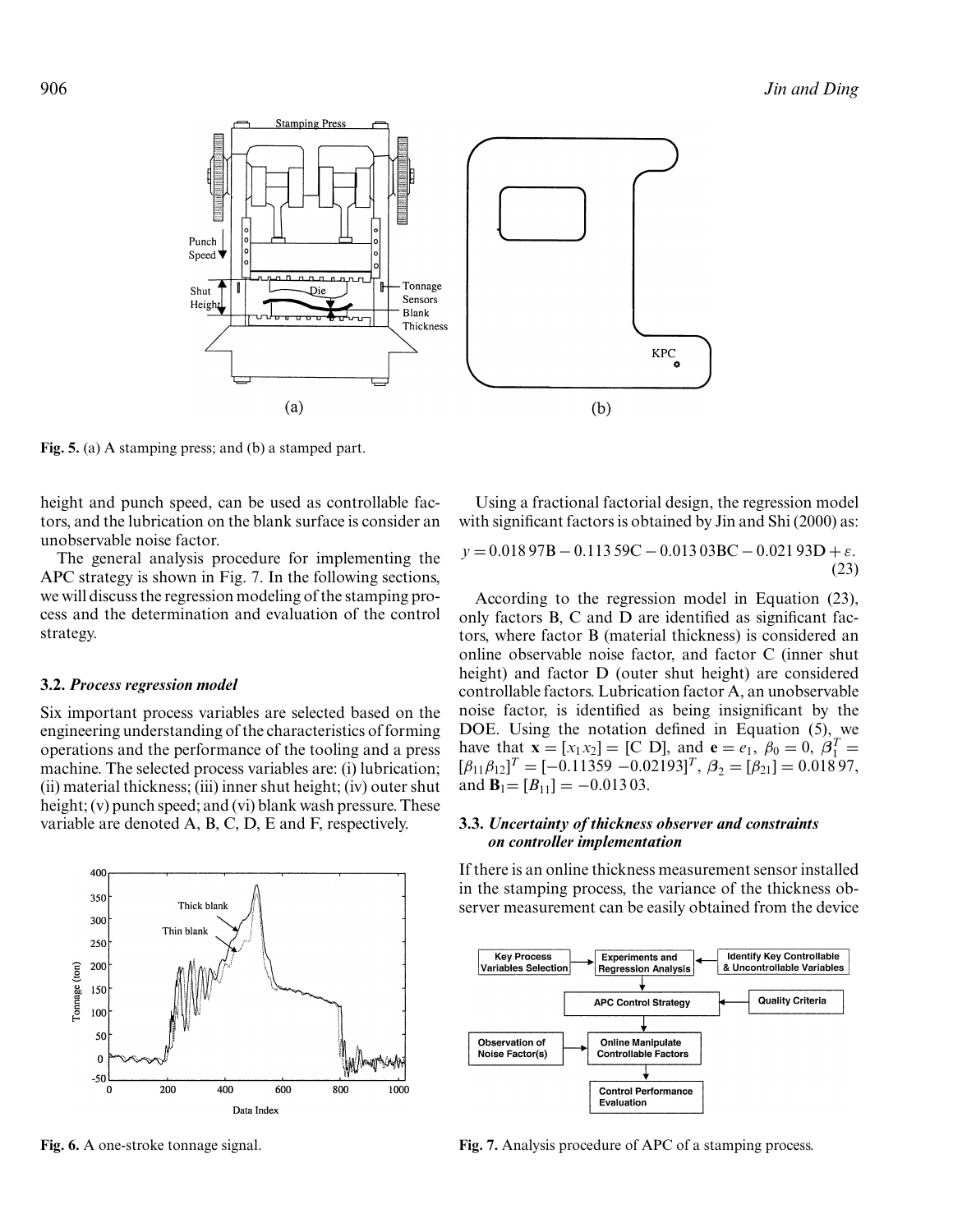specification or using an offline gage R&R study. In practice, however, most stamping plants do not have a direct online sensor measurement of blank thickness. Instead, they usually have a tonnage monitoring system on the stamping press machine. Figure 6 illustrates the feasibilityof using online tonnage sensing signals as an alternative way to monitor material thickness change. A hierarchical classifier has been developed (Jin and Shi, 2000), which can classify the material thickness into a binary state (normal status =  $-1$  and thicker status =  $+1$ ) at an acceptable correct rate. A brief review of the hierarchical classifier is included in Appendix A for the reader's information. More details of its design and analysis can be found in Jin and Shi (2000).

In our stamping process, the shut height adjustment (both the inner shut height  $x_1$  and the outer shut height  $x_2$ ) is manually performed by operators, setting them either at a high level  $(+1)$  or low level  $(-1)$ . It is thus prohibitive to make adjustments too often during the production since frequent adjustments could cause too much production downtime or even press damage due to a wrong adjustment from a fatigued operator. For this reason, classifying the in-coming material thickness to a binary state (normal or thicker) actually better fits this control constraint because the resulting control strategywill take no action under a frequent yet small fluctuation in material thickness but will adjust the shut height when the state of the material thickness is flipped, that is, when the material thickness undergoes a significant yet infrequent change, such a change would probably occur only between different batches. Box and Luceno (2002) discussed a feedforward controller to compensate an expected step change of the material thickness occurring at different batches. In their research, a dynamic first-order IMA time series model was used for the controller development, which is different from our cautious controller development based on a static regression model with consideration of the interaction among the controller variables and the observable noise variables.

The constraints on controller implementation in the stamping process make it reasonable to adopt the hierarchical classifier as the noise factor observer. When a classification-based observer is used, its observation uncertainty will be computed using the misclassification error rate, which is determined through a crossvalidation assessment of an offline training data set. The obtained misclassification rates for the hierarchical classifier are  $p = Pr(\hat{e}_1 = -1 | e_1 = 1) = 2.78%$  and  $q = Pr(\hat{e}_1 = 1 | e_1 = -1) = 1.39\%$ . Thus, the observer vari-

ance is calculated as  $\sigma_{\hat{e}_1=1}^2 = 0.056$  and  $\sigma_{\hat{e}_1=-1}^2 = 0.107$ . The detailed computations are given in Appendix B.

#### **3.4.** *Control strategy*

According to Equation (9), the  $J_{\text{CC}}(\mathbf{x})$  of Equation (23) is:

$$
J_{\text{CC}}(x) = (\beta_{11}x_1 + \beta_{12}x_2 + \beta_{21}\hat{e}_1 + B_{11}\hat{e}_1x_1)^2 + (\beta_{21} + B_{11}x_1)^2\sigma_{\hat{e}_1}^2 + \sigma_{\varepsilon}^2.
$$
 (24)

Since in our stamping process, the shut height adjustment (inner shut height  $x_1$  and the outer shut height  $x_2$ ) are set either at a high level  $(+1)$  or low level  $(-1)$ , and thickness observation  $\hat{e}_1$  is also classified as binary states (−1) and (+1). A simple search conducted on the corner points of the constrained border  $\mathcal{D} \equiv \{ \mathbf{x} : ||\mathbf{x}||_{\infty} = 1 \}$  will yield the optimal value of  $J_{\text{CC}}(\mathbf{x})$ , given different settings of  $x_1$  and  $x_2$  as well as different values of  $\hat{e}_1$ . The values of  $J_{\text{CC}}(\mathbf{x})$  for each of the total of eight combinations are calculated and listed in Table 1.

The control law is determined by selecting the setting of  $x_1$  and  $x_2$  that yields the minimal  $J_{CC}(\mathbf{x})$  for an observed  $\hat{e}_1$ . In this particular example, the CC law is the same as the CE control law. It is:

$$
[x_1^*, x_2^*] = \begin{cases} [-1, 1] & \text{if } \hat{e}_1 = -1, \\ [1, -1] & \text{if } \hat{e} = 1. \end{cases}
$$
 (25)

The RPD setting can also be computed using Equation (23). First, we consider using the factor  $x_1$  to reduce the variability since  $x_1$  has interaction with noise factor  $\hat{e}_1$ . Given that:

$$
\sigma_{\tilde{y}}^2 = \text{positive constant} + 2(-0.013\,03)(0.018\,97)x_1\sigma_{e_1}^2,
$$
\n(26)

then  $x_1$  is set to the high level (+1) to minimize  $\sigma_{\hat{y}}^2$ . On the other hand, the mean of *y* is:

$$
E(y|_{x_1=1}) = 0.01897E(e_1) - 0.11359
$$
  
- 0.01303E(e\_1) - 0.02193x\_2, (27)

which suggests that  $x_2$  should be set at the low level  $(-1)$ to minimize the mean deviation. Thus, the RPD setting of this process is  $[x_1, x_2] = [1, -1]$ .

Factors E (punch speed) and F (blank wash pressure), since they are not significant in the response model, are free to be set to either the high level or low level. Because of the desire to achieve a higher throughput, they are set at the high level for both the APC and RPD cases.

**Table 1.**  $J_{\text{CC}}(\mathbf{x})$  for the eight combinations of control settings [ $x_1 x_2$ ] and observations  $\hat{e}_1$ 

|                  | $\left[ x_1 x_2 \right] = \left[ -1, -1 \right]$ | $[x_1x_2] = [-1,1]$ | $[x_1 x_2] = [1,-1]$ | $[x_1 x_2] = [1,1]$ |
|------------------|--------------------------------------------------|---------------------|----------------------|---------------------|
| $\hat{e}_1=1$    | 0.0282                                           | 0.0154              | 0.0074               | 0.0168              |
| $\hat{e}_1 = -1$ | 0.0108                                           | 0.0037              | 0.0095               | 0.0200              |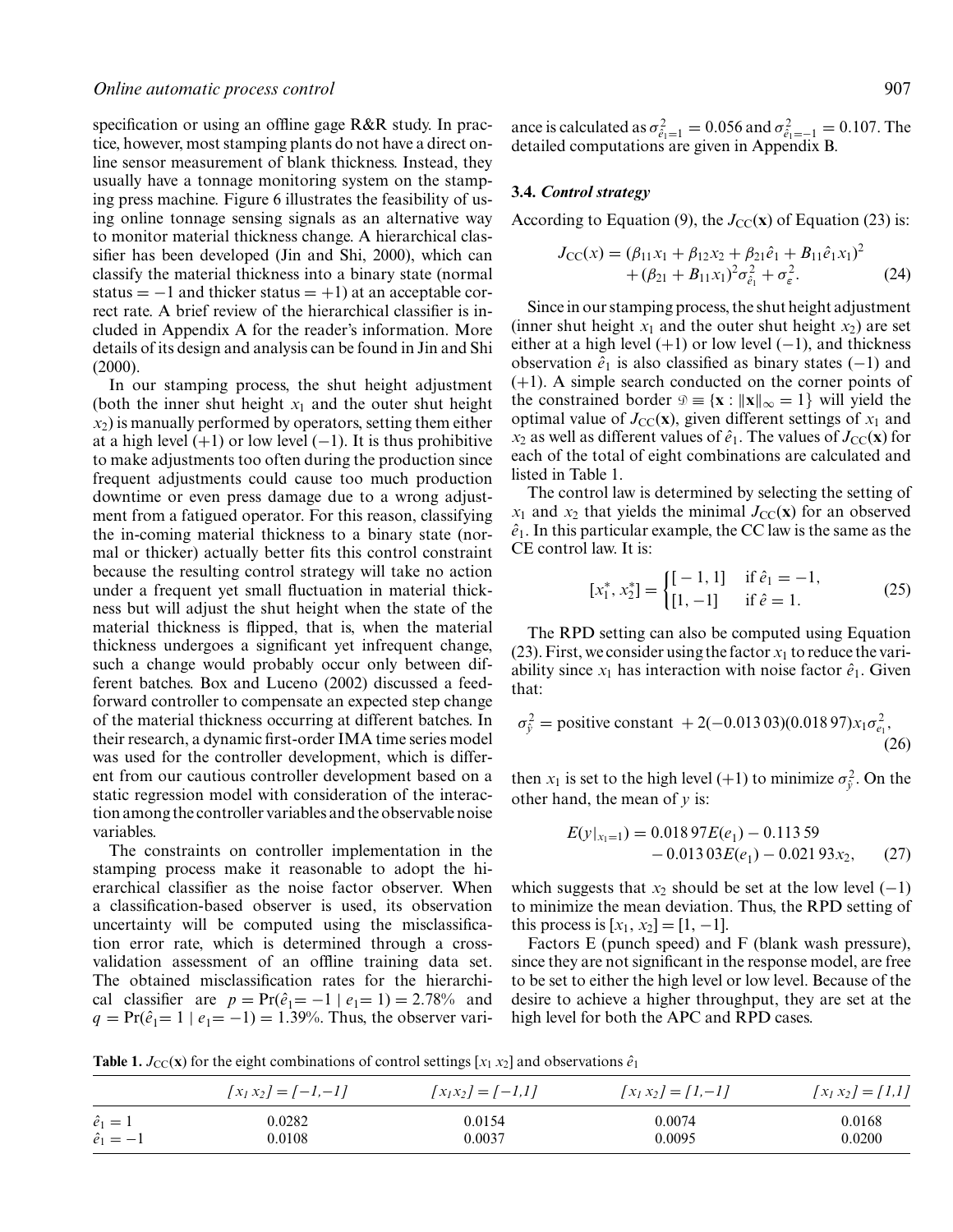

**Fig. 8.** Controlled output and deviation of *y*.

#### **3.5.** *Control performance evaluation*

The cautious APC strategy was successfully demonstrated in a stamping plant of a major automobile manufacturer. Data were collected for the cases corresponding to a constant RPD setting and an online APC adjustment strategy. The two data curves correspondence to RPD and APC are shown in Fig. 8. The quality losses as defined in Equation (3) are also calculated for each case, and the results are listed in Table 2.

In Fig. 8, the first 12 points correspond to the case of  $\hat{e}_1 = 1$ , and the next 12 points correspond to  $\hat{e}_1 = -1$ . We note that the data shifts accordingly under the APC strategy. The APC strategy, in fact, automatically adjusted the control setting to yield the minimum quality loss in each case, that is,  $[x_1, x_2] = [-1, 1]$  when  $\hat{e}_1 = -1$ ; and  $[x_1, x_2] =$  $[1, -1]$  when  $\hat{e}_1 = 1$ . After comparing the values of quality loss in Table 2, the APC strategy produces gains in quality bytaking the best setting whenever the noise factor changes. In comparison to the RPD, the new APC methodology renders a 31.9% improvement in qualitywhen the noise factor is at the low level  $(\hat{e}_1 = -1)$ . Since the APC setting and the RPD setting are the same when  $\hat{e}_1 = 1$ , the overall quality improvement that APC gains is 17.9%.

In this example, the facility limitation in adjusting the control settings mandates that the APC setting must be the same as the RPD setting for half of the production runs, where no quality improvement is achieved as compared to the RPD. In a general situation when control settings could have been adjusted continuouslygiven different observations of noise variable, the APC strategy can minimize

**Table 2.** Comparison of CC and constant RPD settings for the stamping process

| Approach         | CC     | <b>RPD</b> setting<br>$\{x_1, x_2\} = \{1, -1\}$ |
|------------------|--------|--------------------------------------------------|
| Quality loss J   |        |                                                  |
| $\hat{e}_1 = -1$ | 0.0077 | 0.0113                                           |
| $\hat{e}_1=1$    | 0.0088 | 0.0088                                           |
| Overall          | 0.0165 | 0.0201                                           |

qualityloss over all the settings and thus gain more in quality improvements than RPD.

This case study shows that the methodology is effective when it is applied to a stamping process under actual industrial circumstances. It also demonstrates how to implement the proposed APC strategywhen there are special facility constraints during the development of a real-world controller. Although the stamping process model is a special simple model of the general regression model, the developed methodologyin Section 2.1 can also be applied to other manufacturing processes. These processes mayhave a different model from the stamping process but can still be covered bythe general regression model of Equation (5).

## **4. Summary and conclusions**

Process control to achieve on-target production with minimized variation significantly impacts manufacturing quality, productivity, and cost. This paper proposed an APC methodology based on the regression models of complex manufacturing processes. Both the analysis framework and implementation procedures were presented.

The central idea of the proposed method is to develop a general APC strategy, which is capable of better solving RPD-like problems with a feedforward controller. The paper further classifies the noise factors in the traditional offline RPD into observable noise factors and unobservable noise factors, and utilizes the in-process observations of observable noise factors to automatically adjust the settings of controllable factors.

Generally, when there exists an observable noise factor and  $\sigma_{\hat{\mathbf{e}}}^2 < \sigma_{\mathbf{e}}^2$ , an APC approach should be employed. When  $\sigma_{\hat{\mathbf{e}}}^2 \approx \sigma_{\mathbf{e}}^2$  or there exists no observable noise factors, a RPD approach should be employed. If the observation uncertainty is explicitly considered in the control laws, a CC approach is used to achieve better control performance over a wide range of observation uncertainty, as evidenced in the simulation study. When the observation is perfect  $\sigma_{\hat{\mathbf{e}}}^2 = 0$ or there is no interaction between controllable factors and observable noise factors  $\mathbf{B}_1 = \mathbf{0}$ , the CC becomes a CE control, and the observer and controller can be designed and implemented separately. When the observation has a large uncertainty, the CC is close to the RPD.

According to the simulation study, the quality loss is reduced by 15 to 44% (depending on the ratio of  $\sigma_0/\sigma_0$ ) byemploying the resulting APC strategy, compared to the use of RPD. The method was successfully implemented in a sheet-metal stamping process, where product quality is improved about 20% in comparison to the RPD.

#### **Acknowledgements**

The authors would like to thank the Associate Editor and the reviewers for their insightful comments and suggestions,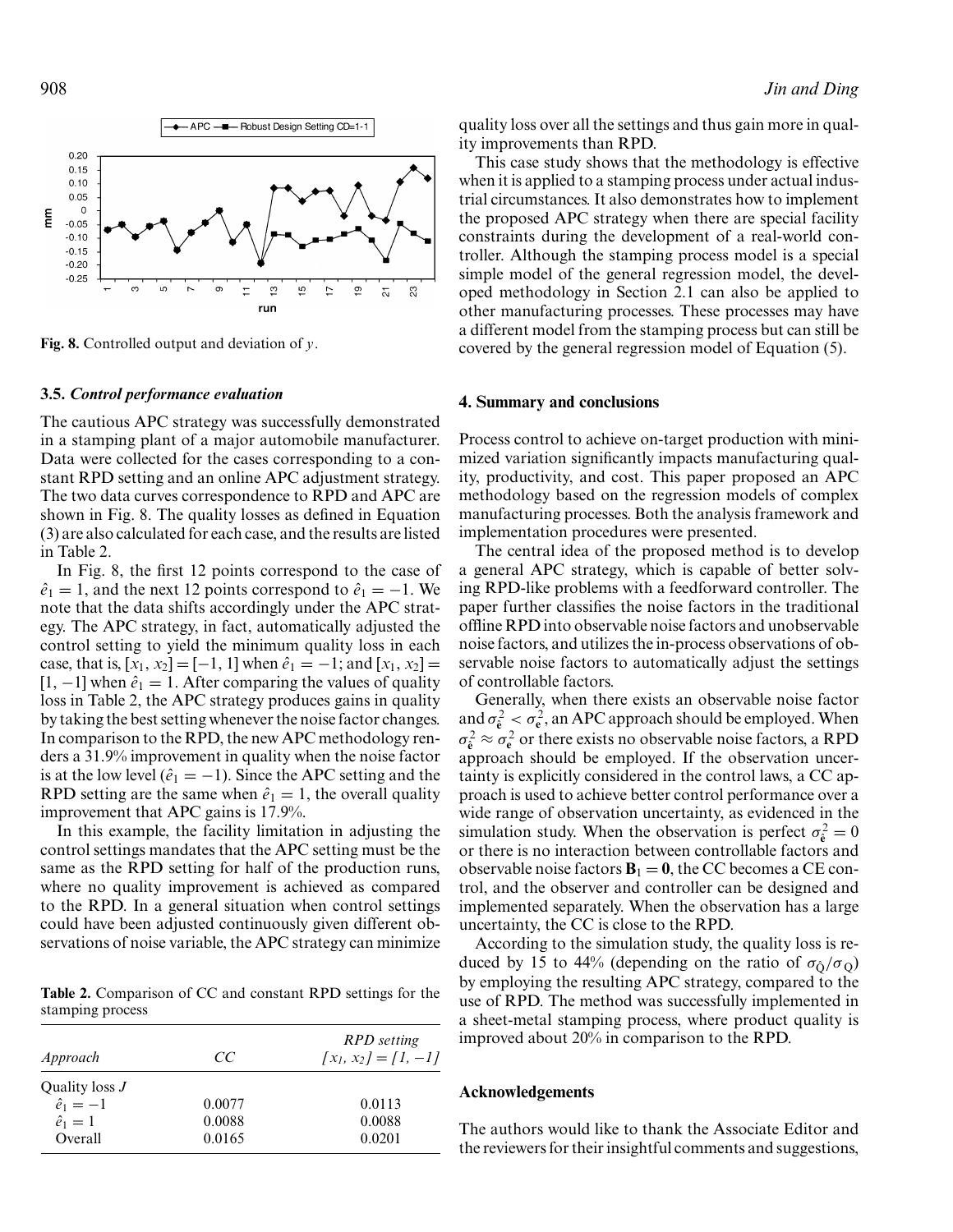which have significantly improved the paper quality and readability. The authors also gratefully acknowledge the financial support of the CAREER AWARD DMI-0133942 and the State of Texas Advanced Technology Program under grant 000512-0237-2003.

## **References**

- Astrom, K.J. and Wittenmark, B. (1995) *Adaptive Control*, 2nd edn., Addison-Wesley, Reading, MA.
- Box, G.E.P. and Draper, N.R. (1987) *Empirical Model-Building and Response Surfaces*, Wiley, New York, NY.
- Box, G. and Luceno, A. (2002) Feedforward as a supplement to feedback adjustment in allowing for feedstock change. *Journal of Applied Statistics*, **29**, 1241–1254.
- Jin, J. and Shi, J. (2000) Diagnostic feature extraction from stamping tonnage signals based on design of experiments. *ASME Journal of Manufacturing Science and Engineering*, **122**, 360–369.
- Johnson, R.A. and Wichern, D.W. (2002) *Applied Multivariate Statistical Analysis*, 5th edn., Prentice Hall, Upper Saddle River, NJ.
- McGarty, T.P. (1974) *Stochastic Systems and State Estimation*, Wiley, New York, NY.
- Nair, V. (ed.) (1992) Taguchi's parameter design: a panel discussion. *Technometrics*, **34**, 127–161.
- Pierre, D.A. (1986) *Optimization Theory with Applications*, Dover, New York, NY.
- Pignatiello, J. J., Jr. and Ramberg, J. S. (1985) Discussion of "Off-line quality control, parameter design, and the Taguchi method" by Kackar, R.N. *Journal of Quality Technology*, **17**, 198–206.
- Pledger, M. (1996) Observable uncontrollable factor in parameter design. *Journal of Quality Technology*, **28**, 153–162.
- Shi, J. and Apley, D.W. (1998) A suboptimal N-step-ahead cautious controller for adaptive control applications. *ASME Journal of Dynamic Systems, Measurement, and Control*, **120**, 419–423.
- Stengel, R.F. (1986) *Stochastic Optimal Control: Theory and Application*, Wiley, New York, NY.
- Taguchi, G. (1986) *Introduction to Quality Engineering*, Asian ProductivityOrganization, Tokyo, Japan.
- Wu, C.F.J. and Hamada, M. (2000) *Experiments: Planning, Analysis, and Parameter Design Optimization*, Wiley, New York, NY.

## **Appendix A**

In Jin and Shi (2000), a hierarchical classifier is developed to classifythe states of the significant process variables identified by the DOE regression model in a stamping process. The development procedures for a hierarchical classifier are shown in Fig. A1. The measured waveform signals of the stamping tonnage force as shown in Fig. 6 are represented bya high dimensional data vector. The training data were collected under the DOE tests with different settings of six tested variables: (i) lubrication; (ii) material thickness; (iii) inner shut height; (iv) outer shut height; (v) punch speed; and (vi) blank wash pressure which are denoted as A, B, ..., F, respectively. Each variable has two levels namely either  $-1$  or  $+1$ .

As shown in Fig. A1, the PCA transform is first used to identify the significant variation patterns of the stamping tonnage forces, which are associated with the larger eigen-



**Fig. A1.** Development procedures for a hierarchical classifier.

values. Starting from the first loading score vector of the variation patterns, a DOE regression analysis is used to determine the significant variables, called diagnostic variables, of the corresponding variation pattern, which are the major contributors to the variabilityof this principal component. This iteration analysis is repeated until all significant variation patterns have been analyzed. The identified diagnostic variables are used to cluster the DOE observations to obtain the training data set. Then, a piecewise linear classifier is trained for the identified diagnostic variables and the cross-validation method is used to assess the classifier performance.

In the design of classifiers, a hierarchical classification structure is used to remove the effect of the factor interactions. Figure A2 shows a hierarchical classifier with three layers which is used to determine the binary states of four diagnostic variables (B C D E) in the stamping process. The states of those four diagnostic process variables are identified layer by layer, in which the state of factor B (thickness) is determined at layer 2 and used as the online thickness observer in our case study in Section 3 of this paper.

At layer 2, two classifiers will be designed corresponding to the binarystates of factor D at the first layer. Since two factors B and E are identified as the diagnostic factors at layer 2, there will be four possible states ( $BE = -1-1, -11$ , 1−1, 11) to be classified at layer 2 under the given state of factor D. A piecewise linear classifier is designed in Jin and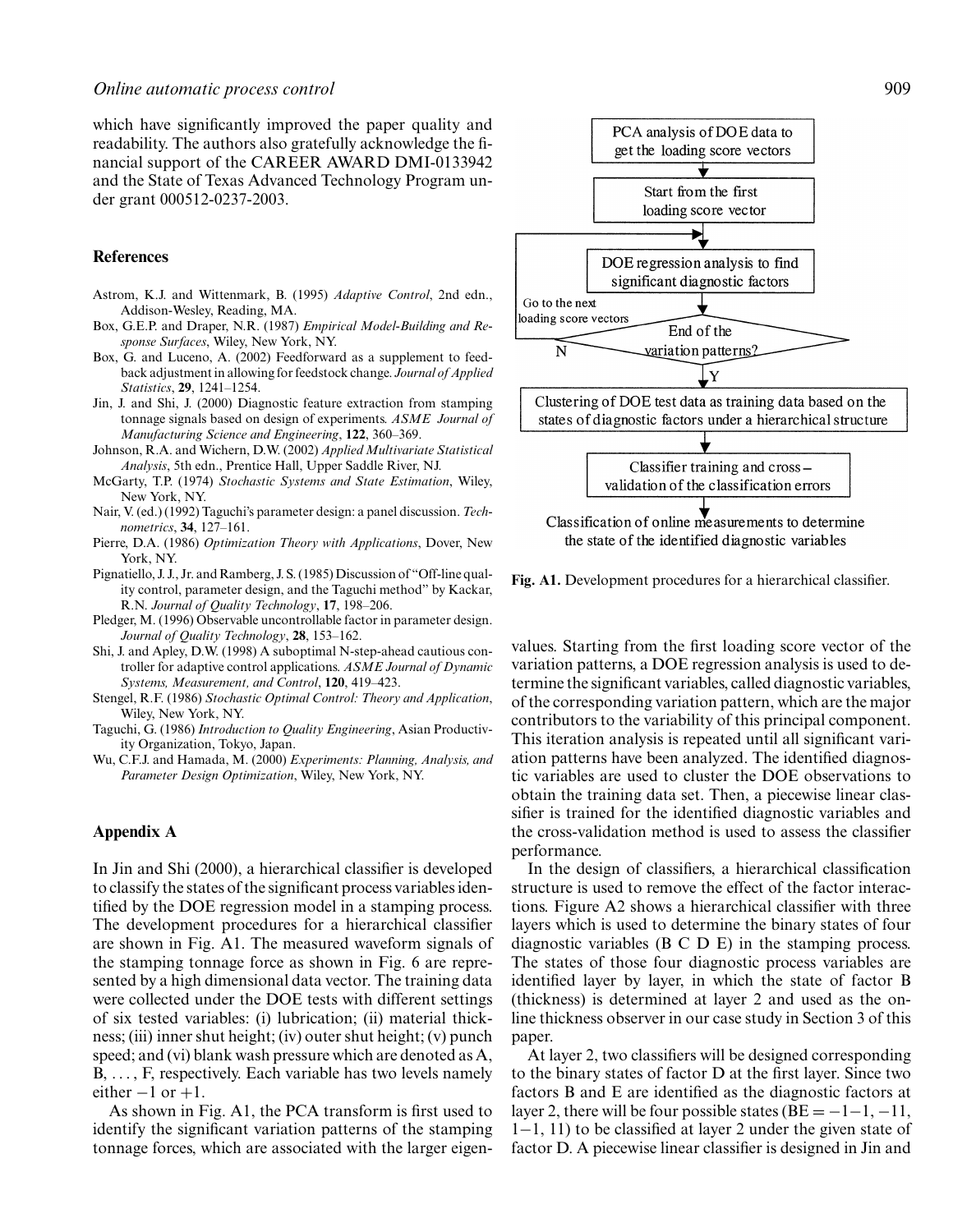

**Fig. A2.** Hierarchical classification structure for variable state classification.

Shi (2002) as:

Cluster *k*<sup>∗</sup>  $=\max_{k}$  $\sqrt{ }$  $\mu(k)^T \Sigma^{-1} \mathbf{x}_i - \frac{1}{2} \mu(k)^T \Sigma^{-1} \mu(k) + \log P_0(k)$  $\mathbf{I}$ , (A1)

where  $\mu(k)$  is the mean vector of the principle components at layer 2 corresponding to state  $k$  ( $k = 1, 2, 3, 4$ ) of the two diagnostic factors (BE =  $-1-1$ ,  $-11$ ,  $1-1$ , 11) for a given state of factor D.  $P_0(k)$  is the occurrence probability of state  $k$ , and  $\Sigma$  is the pooled variance of those states (we are more interested in the difference of states induced by the mean difference, and assume the same variance for all states).

After the classifier is designed using the DOE training data set, the cross-validation method is used to obtain the average misclassification error rate to evaluate the performance of the designed classifier (Jin and Shi, 2002). The misclassification error rate is represented by the ratio of the number of misclassified samples to the total number of the samples clustered bythe given states in the DOE training data set. In layer 2, the misclassification error rates of factor B are obtained as:  $p = prob(\hat{B} = -1 | B = 1) = 2.78\%,$ and  $q = \text{prob}(\hat{B} = 1 | B = -1) = 1.39\%$ .

In our DOE, two-level tests are conducted for each factor leading to a binary state of each factor in the classifier. In fact, the developed hierarchical classification method can be generally applied to multiple state classifier design if training data with multiple states are available.

#### **Appendix B**

As discussed in Appendix A, a hierarchical classifier is used to classifyfactor B at two levels based on online tonnage signal measurements. Let *p* and *q* be the misclassification rate when B equals 1 and −1, respectively, i.e., *p*, *q* are defined as  $p = Pr(\hat{B} = -1 | B = 1)$  and  $q = Pr(\hat{B} = 1 | B = -1)$ .

In the test, the raw material is assumed equally likely to have a high level  $(+1)$  or low level  $(-1)$  thickness; using the Bayesian formula, we have:

$$
Pr(B = -1 | \hat{B} = 1) = \frac{q}{(1 - p) + q}
$$
  
and 
$$
Pr(B = 1 | \hat{B} = -1) = \frac{p}{(1 - q) + p}.
$$
 (A2)

The observation is slightly biased, as indicated by the following equation:

$$
E(B | \hat{B} = 1) = 1 - 2 \Pr(B = -1 | \hat{B} = 1)
$$
  
and 
$$
E(B | \hat{B} = -1) = -1 + 2 \Pr(B = 1 | \hat{B} = -1). \text{ (A3)}
$$

The conditional observation uncertainty is:

$$
\begin{aligned} \text{var}(B \mid \hat{B} = 1) \\ &= (-1 - E(B \mid \hat{B} = 1))^2 \Pr(B = -1 \mid \hat{B} = 1) \\ &+ (1 - E(B \mid \hat{B} = 1))^2 \Pr(B = 1 \mid \hat{B} = 1), \end{aligned}
$$

and

$$
\begin{aligned} \text{var}(B \mid \hat{B} = -1) \\ &= (-1 - E(B \mid \hat{B} = -1))^2 \text{ Pr}(B = -1 \mid \hat{B} = -1) \\ &+ (1 - E(B \mid \hat{B} = -1))^2 \text{ Pr}(B = 1 \mid \hat{B} = -1). \end{aligned} \tag{A4}
$$

The classifier developed in Jin and Shi (2000) has  $p = 2.78\%$ and  $q = 1.39\%$ . Then, substituting those values, we have var( $B \mid \hat{B} = 1$ ) = 0.056 and var( $B \mid \hat{B} = -1$ ) = 0.107.

#### **Biographies**

Jionghua (Judy) Jin received her B.S. and M.S. degrees in Mechanical Engineering, both from Southeast Universityin 1984 and 1987, and her Ph.D. degree in Industrial Engineering at the University of Michigan in 1999. She is currently an Assistant Professor in the Department of Systems and Industrial Engineering at the University of Arizona. Her research focuses on developing new methodologies for complex system modeling, monitoring and fault diagnosis, and improvement decisionmaking by integrating engineering knowledge with advanced statistics, system and control theory, reliability, and decision-making theory. Her research has been sponsored by the National Science Foundation, U.S. Department of Transportation, Air Force Office of Scientific Research, SME Education Foundation, Global Solar Energy Inc. etc. She has received a number of awards including the CAREER Award from the